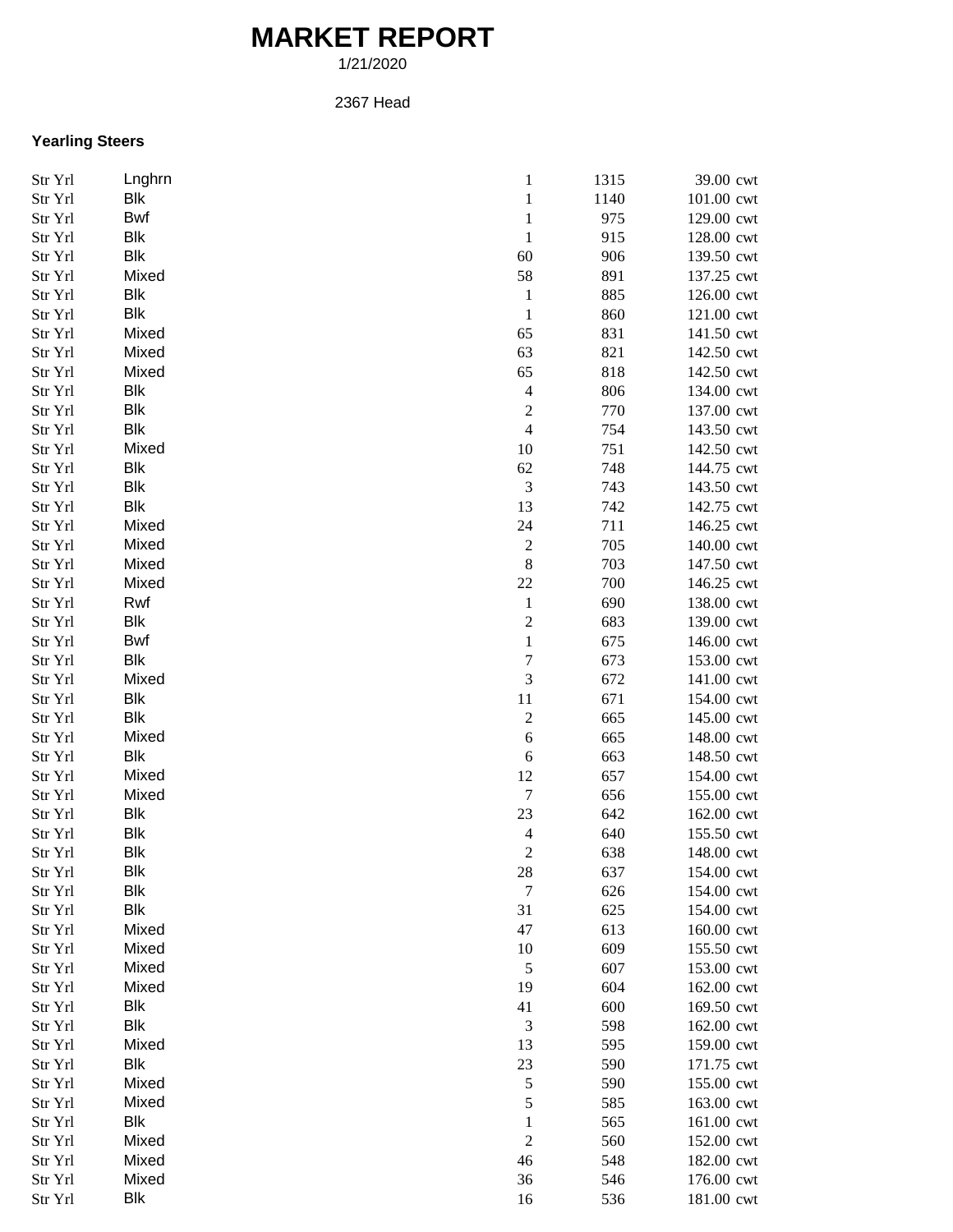| Str Yrl             | Char       | $\overline{4}$           | 535 | 171.00 cwt |
|---------------------|------------|--------------------------|-----|------------|
| Str Yrl             | Mixed      | 82                       | 535 | 184.00 cwt |
| Str Yrl             | Mixed      | $\,8\,$                  | 531 | 176.00 cwt |
| Str Yrl             | Mixed      | 19                       | 529 | 186.00 cwt |
| Str Yrl             | Blk        | 11                       | 528 | 194.00 cwt |
| Str Yrl             | <b>Bwf</b> | $\mathbf{1}$             | 525 | 166.00 cwt |
| Str Yrl             | Blk        | 5                        | 524 | 167.00 cwt |
| Str Yrl             | Blk        | $\mathbf{1}$             | 510 | 171.00 cwt |
| Str Yrl             | Blk        | 12                       | 500 | 185.00 cwt |
| Str Yrl             | Blk        | 16                       | 500 | 187.00 cwt |
| Str Yrl             | Blk        | 11                       | 499 | 183.00 cwt |
| Str Yrl             | Blk        | $\mathbf{1}$             | 495 | 135.00 cwt |
| Str Yrl             | Blk        | 9                        | 479 | 191.00 cwt |
| Str Yrl             | Mixed      | 9                        | 462 | 182.00 cwt |
| Str Yrl             | Blk        | 13                       | 455 | 191.00 cwt |
| Str Yrl             | Mixed      | $\,8\,$                  | 453 | 195.00 cwt |
| Str Yrl             | Mixed      | 32                       | 453 | 199.10 cwt |
| Str Yrl             | Blk        | 3                        | 447 | 196.00 cwt |
| Str Yrl             | <b>Blk</b> | 18                       | 442 | 201.50 cwt |
| Str Yrl             | Blk        | 7                        | 441 | 199.00 cwt |
| Str Yrl             | <b>Blk</b> | 10                       | 437 | 196.00 cwt |
| Str Yrl             | Blk        | 5                        | 436 | 193.00 cwt |
| Str Yrl             | Blk        | 3                        | 417 | 200.00 cwt |
| Str Yrl             | <b>Blk</b> | 39                       | 416 | 212.00 cwt |
| Str Yrl             | Blk        | $\boldsymbol{2}$         | 415 | 207.00 cwt |
| Str Yrl             | Blk        | 11                       | 411 | 209.00 cwt |
| Str Yrl             | Mixed      | 6                        | 385 | 202.00 cwt |
| Str Yrl             | Blk        | $\overline{\mathcal{L}}$ | 374 | 205.00 cwt |
| Str Yrl             | Xbred      | $\mathbf{1}$             | 365 | 160.00 cwt |
| Str Yrl             | Blk        | 3                        | 340 | 229.00 cwt |
| Str Yrl             | Blk        | $\mathbf{1}$             | 330 | 223.00 cwt |
| Str Yrl             | Blk        | $\overline{4}$           | 325 | 225.00 cwt |
| Str Yrl             | Mixed      | $\overline{4}$           | 325 | 207.00 cwt |
| Str Yrl             | Blk        | $\overline{c}$           | 323 | 230.00 cwt |
| <b>Steer Calves</b> |            |                          |     |            |
| Str Calf            | Mixed      | 8                        | 748 | 139.00 cwt |
| Str Calf            | Red        | 21                       | 704 | 141.00 cwt |
| Str Calf            | Blk        | $\mathbf{1}$             | 630 | 125.00 cwt |
| Str Calf            | Blk        | 19                       | 630 | 150.00 cwt |
| Str Calf            | Red        | 4                        | 625 | 142.00 cwt |
| Str Calf            | Blk        | 13                       | 609 | 155.00 cwt |
| Str Calf            | Red        | $27\,$                   | 596 | 156.00 cwt |
| Str Calf            | <b>Blk</b> | 12                       | 580 | 152.50 cwt |
| Str Calf            | Mixed      | 11                       | 580 | 163.00 cwt |
| Str Calf            | Blk        | 6                        | 573 | 156.00 cwt |
| Str Calf            | <b>Blk</b> | 3                        | 522 | 166.00 cwt |
| Str Calf            | <b>Blk</b> | 3                        | 487 | 171.00 cwt |
| Str Calf            | <b>Blk</b> | $\mathbf{1}$             | 475 | 170.00 cwt |
| Str Calf            | Mixed      | 6                        | 475 | 189.00 cwt |
| Str Calf            | Xbred      | $\overline{2}$           | 475 | 20.00 cwt  |
| Str Calf            | Mixed      | 5                        | 474 | 189.00 cwt |
| Str Calf            | Blk        | 1                        | 455 | 144.00 cwt |
| Str Calf            | Blk        | 5                        | 445 | 183.00 cwt |
| Str Calf            | Mixed      | 6                        | 441 | 193.00 cwt |
| Str Calf            | Mixed      | 3                        | 438 | 188.00 cwt |
| Str Calf            | Mixed      | 3                        | 420 | 187.00 cwt |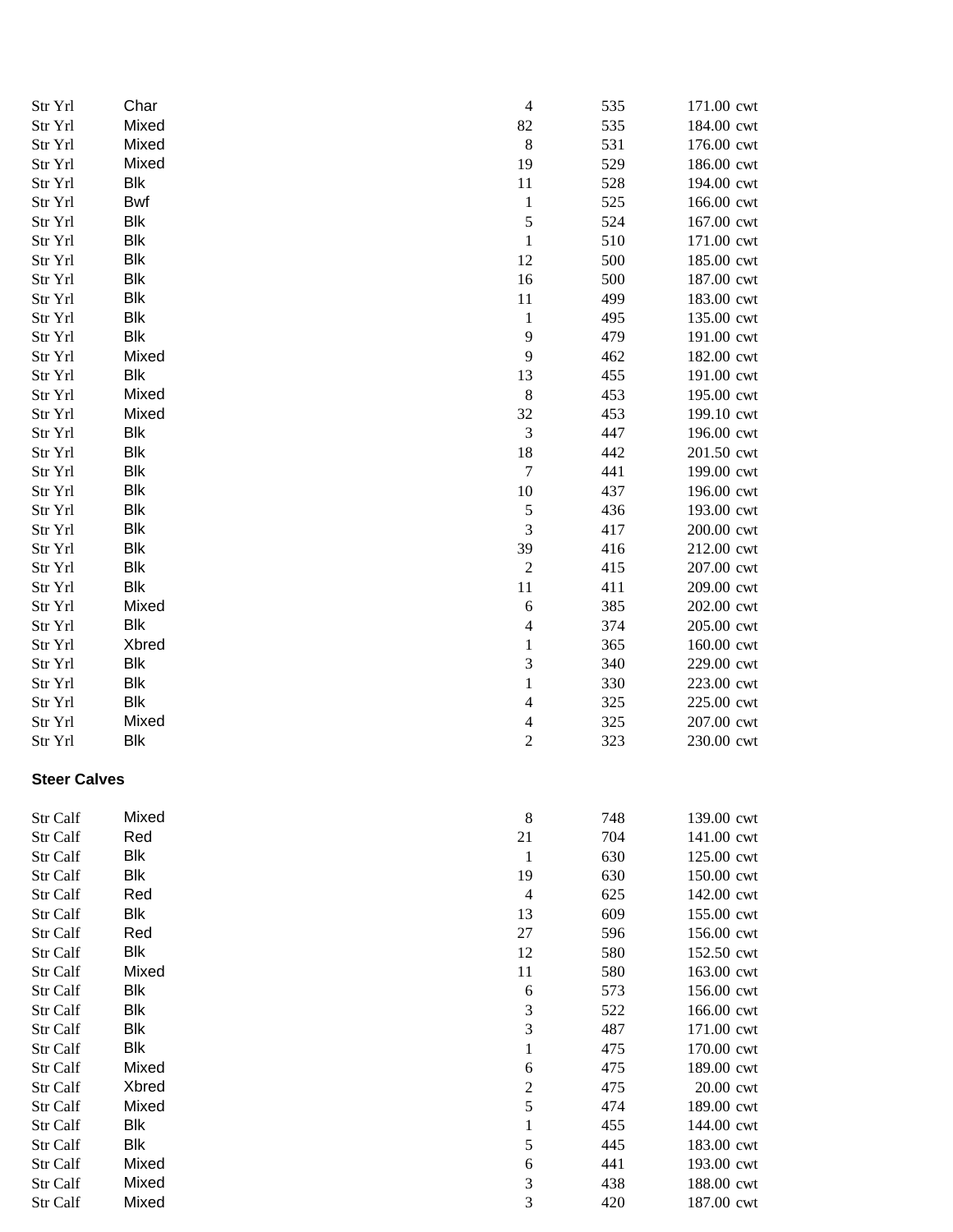| Str Calf                | Char       | $\mathbf{1}$             | 405 | 140.00 cwt |
|-------------------------|------------|--------------------------|-----|------------|
| Str Calf                | <b>Blk</b> | $\overline{\mathcal{L}}$ | 400 | 199.00 cwt |
| Str Calf                | Mixed      | 5                        | 386 | 210.00 cwt |
| Str Calf                | Blk        | $\overline{c}$           | 385 | 209.00 cwt |
| Str Calf                | <b>Blk</b> | $\sqrt{6}$               | 384 | 202.50 cwt |
| Str Calf                | <b>Blk</b> | 3                        | 370 | 210.00 cwt |
| Str Calf                | <b>Blk</b> | $\mathbf{1}$             | 230 | 540.00 hd  |
|                         |            |                          |     |            |
| <b>Yearling Heifers</b> |            |                          |     |            |
| Hfr Yrl                 | <b>Blk</b> | $\overline{\mathbf{c}}$  | 803 | 124.00 cwt |
| Hfr Yrl                 | <b>Blk</b> | 3                        | 788 | 132.50 cwt |
| Hfr Yrl                 | Char       | $\mathbf{1}$             | 780 | 122.00 cwt |
| Hfr Yrl                 | <b>Blk</b> | $\overline{\mathcal{L}}$ | 753 | 126.00 cwt |
| Hfr Yrl                 | <b>Blk</b> | $\mathbf{1}$             | 705 | 59.00 cwt  |
| Hfr Yrl                 | <b>Blk</b> | $\,1$                    | 700 | 35.00 cwt  |
| Hfr Yrl                 | <b>Blk</b> | 12                       | 693 | 137.50 cwt |
| Hfr Yrl                 | <b>Blk</b> | 63                       | 690 | 140.10 cwt |
| Hfr Yrl                 | <b>Blk</b> | $\overline{\mathcal{L}}$ | 679 | 139.00 cwt |
| Hfr Yrl                 | <b>Blk</b> | 7                        | 679 | 139.50 cwt |
| Hfr Yrl                 | Mixed      | 4                        | 676 | 136.00 cwt |
| Hfr Yrl                 | <b>Blk</b> | $\mathbf{1}$             | 665 | 127.00 cwt |
| Hfr Yrl                 | <b>Blk</b> | 9                        | 663 | 141.25 cwt |
| Hfr Yrl                 | Mixed      | 34                       | 659 | 141.50 cwt |
| Hfr Yrl                 | Mixed      | 13                       | 656 | 139.25 cwt |
| Hfr Yrl                 | Mixed      | $\overline{4}$           | 621 | 130.00 cwt |
| Hfr Yrl                 | Mixed      | 21                       | 612 | 141.75 cwt |
| Hfr Yrl                 | Mixed      | 3                        | 588 | 137.00 cwt |
| Hfr Yrl                 | <b>Blk</b> | $\overline{4}$           | 580 | 145.00 cwt |
| Hfr Yrl                 | <b>Blk</b> | 23                       | 577 | 142.00 cwt |
| Hfr Yrl                 | Mixed      | 16                       | 572 | 145.00 cwt |
| Hfr Yrl                 | Mixed      | 3                        | 567 | 145.50 cwt |
| Hfr Yrl                 | <b>Blk</b> | 20                       | 566 | 150.50 cwt |
| Hfr Yrl                 | Mixed      | $\overline{\mathbf{c}}$  | 565 | 137.00 cwt |
| Hfr Yrl                 | <b>Blk</b> | 9                        | 557 | 149.50 cwt |
| Hfr Yrl                 | Red        | 1                        | 545 | 139.00 cwt |
| Hfr Yrl                 | Blk        | $\overline{\mathcal{A}}$ | 544 | 151.50 cwt |
| Hfr Yrl                 | <b>Blk</b> | 4                        | 535 | 147.00 cwt |
| Hfr Yrl                 | Mixed      | 26                       | 535 | 151.00 cwt |
| Hfr Yrl                 | Mixed      | $\overline{c}$           | 533 | 142.00 cwt |
| Hfr Yrl                 | Blk        | 13                       | 531 | 154.00 cwt |
| Hfr Yrl                 | Mixed      | $\sqrt{6}$               | 524 | 148.00 cwt |
| Hfr Yrl                 | Blk        | 1                        | 520 | 116.00 cwt |
| Hfr Yrl                 | <b>Blk</b> | $\mathbf{1}$             | 520 | 154.50 cwt |
| Hfr Yrl                 | Blk        | $11\,$                   | 519 | 154.00 cwt |
| Hfr Yrl                 | Bwf        | 3                        | 503 | 149.00 cwt |
| Hfr Yrl                 | Blk        | 57                       | 501 | 154.50 cwt |
| Hfr Yrl                 | <b>Blk</b> | $\mathbf{1}$             | 500 | 137.00 cwt |
| Hfr Yrl                 | Mixed      | 3                        | 498 | 148.00 cwt |
| Hfr Yrl                 | Char       | $\overline{4}$           | 498 | 143.00 cwt |
| Hfr Yrl                 | Mixed      | 23                       | 487 | 154.00 cwt |
| Hfr Yrl                 | Blk        | $\overline{\mathcal{A}}$ | 486 | 161.00 cwt |
| Hfr Yrl                 | Mixed      | 3                        | 475 | 147.00 cwt |
| Hfr Yrl                 | Mixed      | 25                       | 458 | 150.50 cwt |
| Hfr Yrl                 | Blk        | $\overline{4}$           | 454 | 169.00 cwt |
| Hfr Yrl                 | Blk        | 20                       | 449 | 162.00 cwt |
| Hfr Yrl                 | Bwf        | 4                        | 438 | 169.00 cwt |
| Hfr Yrl                 | Mixed      | $\overline{c}$           | 435 | 159.00 cwt |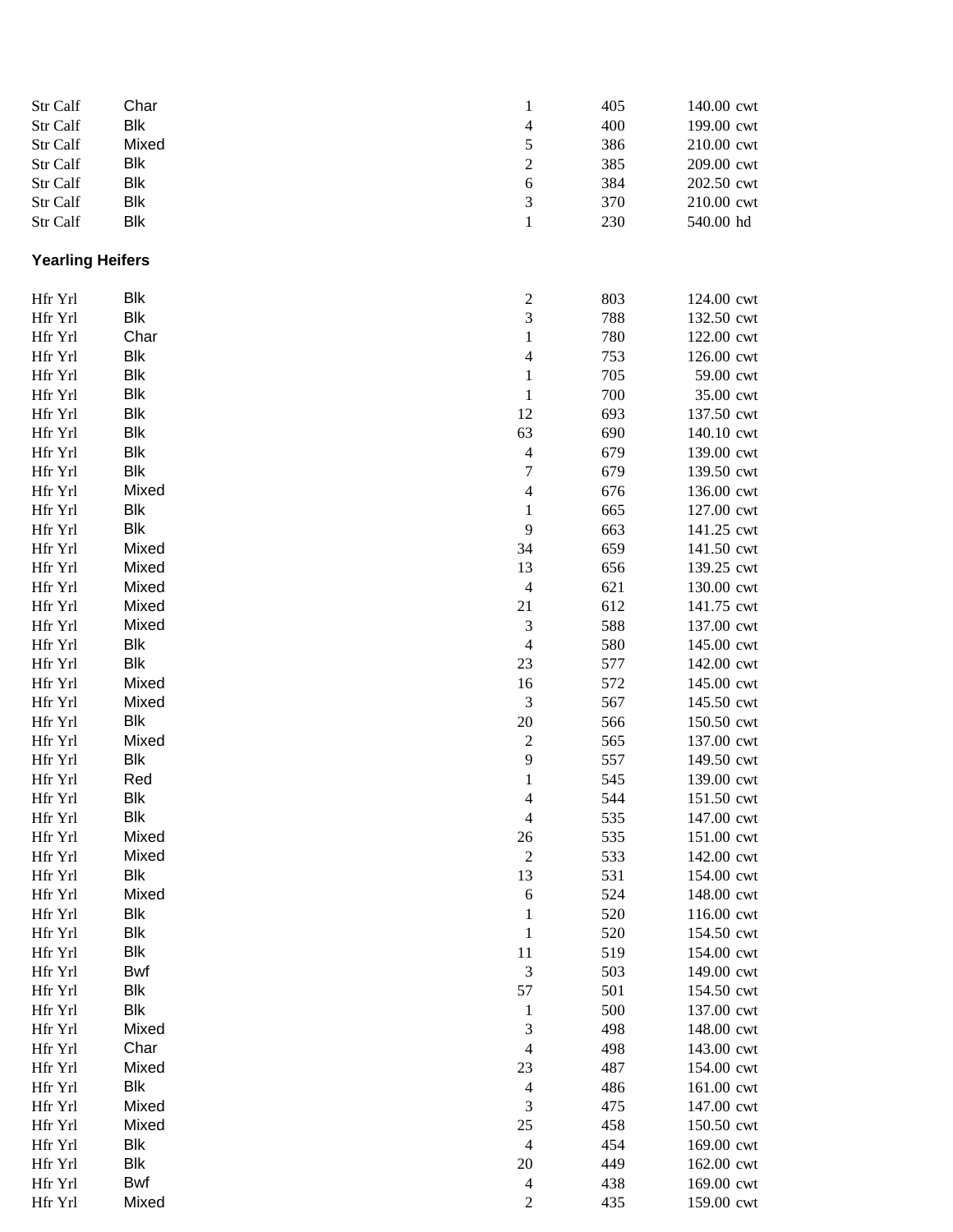| Hfr Yrl              | Blk        | 6                       | 435 | 170.00 cwt |
|----------------------|------------|-------------------------|-----|------------|
| Hfr Yrl              | Blk        | $\,8\,$                 | 431 | 173.00 cwt |
| Hfr Yrl              | Mixed      | $\overline{4}$          | 415 | 159.00 cwt |
| Hfr Yrl              | Blk        | 7                       | 412 | 174.50 cwt |
| Hfr Yrl              | Blk        | 19                      | 410 | 180.00 cwt |
| Hfr Yrl              | Blk        | $\sqrt{2}$              | 408 | 172.00 cwt |
| Hfr Yrl              | Mixed      | 19                      | 404 | 181.50 cwt |
| Hfr Yrl              | Blk        | 4                       | 388 | 174.00 cwt |
| Hfr Yrl              | Mixed      | 6                       | 377 | 168.00 cwt |
| Hfr Yrl              | Blk        | 4                       | 376 | 179.00 cwt |
| Hfr Yrl              | Blk        | $\overline{c}$          | 370 | 176.00 cwt |
| Hfr Yrl              | Blk        | $\mathbf{1}$            | 350 | 51.00 cwt  |
| Hfr Yrl              | Mixed      | 10                      | 327 | 198.00 cwt |
| Hfr Yrl              | Xbred      | $\mathbf{1}$            | 300 | 175.00 cwt |
| Hfr Yrl              | Blk        | $\mathbf{1}$            | 295 | 575.00 hd  |
| Hfr Yrl              | Blk        | 4                       | 293 | 575.00 hd  |
| <b>Heifer Calves</b> |            |                         |     |            |
| <b>Hfr Calf</b>      | Blk        | $\overline{\mathbf{c}}$ | 838 | 115.00 cwt |
| Hfr Calf             | Red        | 4                       | 718 | 123.00 cwt |
| Hfr Calf             | Red        | 4                       | 654 | 135.00 cwt |
| Hfr Calf             | Blk        | $\overline{c}$          | 653 | 130.00 cwt |
| Hfr Calf             | Red        | $\mathbf{1}$            | 620 | 126.00 cwt |
| Hfr Calf             | Red        | 33                      | 612 | 135.50 cwt |
| Hfr Calf             | Blk        | 18                      | 608 | 135.00 cwt |
| Hfr Calf             | Red        | $\mathbf{1}$            | 590 | 129.00 cwt |
| Hfr Calf             | Mixed      | 3                       | 577 | 128.00 cwt |
| Hfr Calf             | Mixed      | $\overline{7}$          | 572 | 139.00 cwt |
| Hfr Calf             | Mixed      | $\overline{c}$          | 555 | 130.00 cwt |
| Hfr Calf             | Red        | $\overline{c}$          | 545 | 145.00 cwt |
| Hfr Calf             | Red        | $\mathbf{1}$            | 540 | 100.00 cwt |
| Hfr Calf             | Blk        | $\mathbf{1}$            | 540 | 140.00 cwt |
| Hfr Calf             | <b>Blk</b> | $\overline{c}$          | 523 | 135.00 cwt |
| Hfr Calf             | <b>Blk</b> | 13                      | 512 | 149.50 cwt |
| Hfr Calf             | Blk        | $\boldsymbol{7}$        | 508 | 137.00 cwt |
| Hfr Calf             | Red        | 12                      | 502 | 147.00 cwt |
| Hfr Calf             | Blk        | 4                       | 494 | 145.50 cwt |
| Hfr Calf             | Char       | 1                       | 485 | 120.00 cwt |
| <b>Hfr Calf</b>      | Xbred      | 3                       | 478 | 22.00 cwt  |
| Hfr Calf             | Blk        | 10                      | 470 | 153.00 cwt |
| Hfr Calf             | Red        | 3                       | 467 | 153.00 cwt |
| Hfr Calf             | Blk        | 1                       | 450 | 158.00 cwt |
| Hfr Calf             | Char       | $\overline{c}$          | 440 | 150.00 cwt |
| Hfr Calf             | Red        | 7                       | 409 | 172.00 cwt |
| Hfr Calf             | <b>Blk</b> | $\overline{c}$          | 408 | 167.00 cwt |
| Hfr Calf             | Mixed      | $\overline{c}$          | 405 | 165.00 cwt |
| Hfr Calf             | Blk        | 1                       | 405 | 167.00 cwt |
| Hfr Calf             | Blk        | 3                       | 395 | 169.50 cwt |
| Hfr Calf             | Blk        | 3                       | 388 | 171.00 cwt |
| Hfr Calf             | Mixed      | $\,$ 8 $\,$             | 377 | 173.00 cwt |
| Hfr Calf             | Blk        | $\overline{7}$          | 376 | 169.00 cwt |
| Hfr Calf             | Blk        | $\overline{c}$          | 360 | 165.00 cwt |
| Hfr Calf             | Blk        | $\boldsymbol{7}$        | 360 | 176.00 cwt |
| Hfr Calf             | Blk        | 1                       | 355 | 220.00 cwt |
| Hfr Calf             | Blk        | $\mathbf{1}$            | 355 | 188.00 cwt |
| Hfr Calf             | Blk        | 1                       | 355 | 190.00 cwt |
| Hfr Calf             | Blk        | $\mathbf{1}$            | 350 | 166.00 cwt |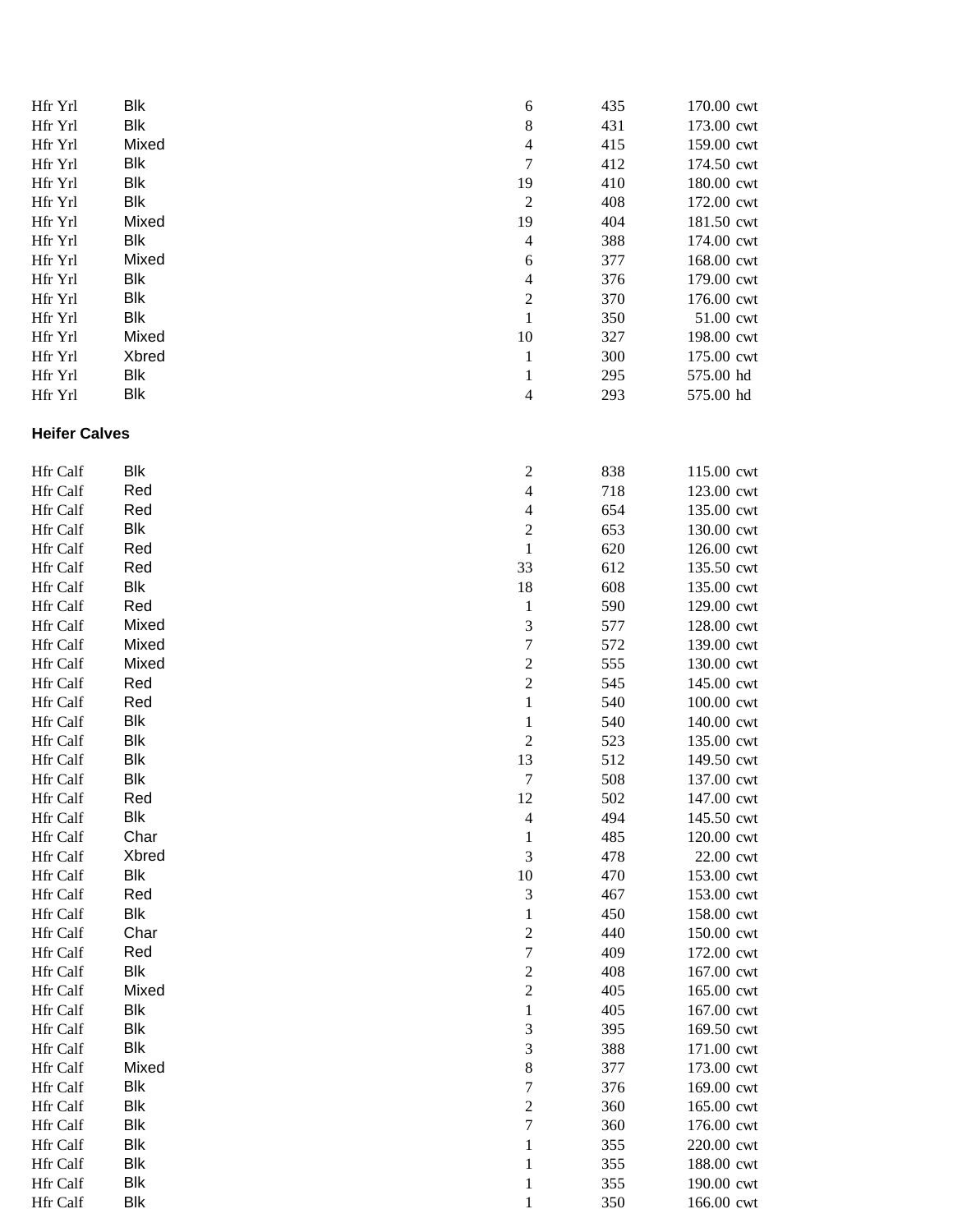| <b>Bull Calves</b><br><b>Blk</b><br>800<br><b>Bull Calf</b><br>$\mathbf{1}$<br><b>Blk</b><br>$\mathbf{1}$<br>730<br><b>Bull Calf</b><br>Char<br>570<br><b>Bull Calf</b><br>$\mathbf{1}$<br>138.00 cwt<br><b>Blk</b><br>545<br><b>Bull Calf</b><br>144.00 cwt<br>1<br>470<br>$\boldsymbol{2}$<br><b>Bull Calf</b><br>Red<br>145.00 cwt<br>Mixed<br>436<br><b>Bull Calf</b><br>$\overline{4}$<br>194.00 cwt<br>Blk<br>435<br><b>Bull Calf</b><br>170.00 cwt<br>1<br>Blk<br>425<br>190.00 cwt<br><b>Bull Calf</b><br>1<br>309<br><b>Bull Calf</b><br>Mixed<br>$\mathfrak{S}$<br>201.00 cwt<br><b>Blk</b><br><b>Bull Calf</b><br>240<br>380.00 hd<br>1<br>Pairs<br>Mixed<br>1110.00 pr<br>Pair<br>$\mathbf{1}$<br>1240<br><b>Blk</b><br>$\mathbf{1}$<br>1000<br>1100.00 pr<br>Pair<br>Cows<br>Mixed<br>$_{\text{Cow}}$<br>$\overline{c}$<br>1613<br>Char<br>$_{\text{Cow}}$<br>$\mathbf{1}$<br>1490<br>57.00 cwt<br>Blk<br>Cow<br>$\mathbf{1}$<br>1485<br>50.00 cwt<br>Blk<br>Cow<br>1445<br>54.00 cwt<br>1<br>Blk<br>Cow<br>1430<br>37.00 cwt<br>1<br>Blk<br>$\boldsymbol{2}$<br>Cow<br>1403<br>950.00 hd<br>$_{\text{Cow}}$<br>Mixed<br>$\tau$<br>860.00 hd<br>1374<br><b>Bwf</b><br>Cow<br>1355<br>59.00 cwt<br>1<br>Xbred<br>Cow<br>1345<br>59.00 cwt<br>1<br>Blk<br>925.00 hd<br>Cow<br>1305<br>1<br>Blk<br>Cow<br>1275<br>1<br>$\boldsymbol{2}$<br>900.00 hd<br>Red<br>1255<br>Cow<br>Blk<br>$\mathbf{1}$<br>1255<br>56.00 cwt<br>Cow<br>Blk<br>$\boldsymbol{2}$<br>1250<br>Cow<br>850.00 hd<br>5<br>Blk<br>Cow<br>1239<br>56.00 cwt<br>Rwf<br>1230<br>58.00 cwt<br>Cow<br>1<br><b>Blk</b><br>$_{\text{Cow}}$<br>$\overline{c}$<br>1225<br>900.00 hd<br><b>Blk</b><br>1225<br>58.00 cwt<br>Cow<br>$\mathbf{1}$<br>Cow<br><b>Bwf</b><br>1215<br>$60.00$ cwt<br>1<br>$_{\text{Cow}}$<br>Red<br>1190<br>56.00 cwt<br>1<br>Blk<br>55.00 cwt<br>Cow<br>1190<br>1<br>Cow<br>Blk<br>1175<br>1<br>$_{\text{Cow}}$<br><b>Blk</b><br>3<br>1163<br><b>Bwf</b><br>$\boldsymbol{2}$<br>Cow<br>1163<br><b>Blk</b><br>Cow<br>1<br>1145<br><b>Blk</b><br>54.00 cwt<br>Cow<br>1140<br>1<br><b>Blk</b><br>$_{\text{Cow}}$<br>$\overline{\mathbf{c}}$<br>825.00 hd<br>1135<br><b>Blk</b><br>$\boldsymbol{2}$<br>850.00 hd<br>$_{\text{Cow}}$<br>1133<br><b>Blk</b><br>$\mathbf{1}$<br>50.00 cwt<br>Cow<br>1130<br><b>Blk</b><br>Cow<br>60.00 cwt<br>1<br>1130<br>Cow<br>Mixed<br>8<br>1125<br>58.00 cwt<br><b>Bwf</b><br>1125<br>60.00 cwt<br>Cow<br>1<br>Blk<br>$\mathfrak{Z}$<br>1112<br>47.50 cwt<br>Cow<br>Mixed<br>$\overline{9}$<br>Cow<br>1105<br>Hereford<br>$\sqrt{2}$<br>1105<br>Cow | Hfr Calf | Blk        | $\mathbf{1}$ | 295 | 600.00 hd  |
|-------------------------------------------------------------------------------------------------------------------------------------------------------------------------------------------------------------------------------------------------------------------------------------------------------------------------------------------------------------------------------------------------------------------------------------------------------------------------------------------------------------------------------------------------------------------------------------------------------------------------------------------------------------------------------------------------------------------------------------------------------------------------------------------------------------------------------------------------------------------------------------------------------------------------------------------------------------------------------------------------------------------------------------------------------------------------------------------------------------------------------------------------------------------------------------------------------------------------------------------------------------------------------------------------------------------------------------------------------------------------------------------------------------------------------------------------------------------------------------------------------------------------------------------------------------------------------------------------------------------------------------------------------------------------------------------------------------------------------------------------------------------------------------------------------------------------------------------------------------------------------------------------------------------------------------------------------------------------------------------------------------------------------------------------------------------------------------------------------------------------------------------------------------------------------------------------------------------------------------------------------------------------------------------------------------------------------------------------------------------------------------------------------------------------------------------------------------------------------------------------------------------------------------------------------------------------------|----------|------------|--------------|-----|------------|
|                                                                                                                                                                                                                                                                                                                                                                                                                                                                                                                                                                                                                                                                                                                                                                                                                                                                                                                                                                                                                                                                                                                                                                                                                                                                                                                                                                                                                                                                                                                                                                                                                                                                                                                                                                                                                                                                                                                                                                                                                                                                                                                                                                                                                                                                                                                                                                                                                                                                                                                                                                               | Hfr Calf | <b>Blk</b> | $\mathbf{1}$ | 210 | 450.00 hd  |
|                                                                                                                                                                                                                                                                                                                                                                                                                                                                                                                                                                                                                                                                                                                                                                                                                                                                                                                                                                                                                                                                                                                                                                                                                                                                                                                                                                                                                                                                                                                                                                                                                                                                                                                                                                                                                                                                                                                                                                                                                                                                                                                                                                                                                                                                                                                                                                                                                                                                                                                                                                               |          |            |              |     |            |
|                                                                                                                                                                                                                                                                                                                                                                                                                                                                                                                                                                                                                                                                                                                                                                                                                                                                                                                                                                                                                                                                                                                                                                                                                                                                                                                                                                                                                                                                                                                                                                                                                                                                                                                                                                                                                                                                                                                                                                                                                                                                                                                                                                                                                                                                                                                                                                                                                                                                                                                                                                               |          |            |              |     | 120.00 cwt |
|                                                                                                                                                                                                                                                                                                                                                                                                                                                                                                                                                                                                                                                                                                                                                                                                                                                                                                                                                                                                                                                                                                                                                                                                                                                                                                                                                                                                                                                                                                                                                                                                                                                                                                                                                                                                                                                                                                                                                                                                                                                                                                                                                                                                                                                                                                                                                                                                                                                                                                                                                                               |          |            |              |     | 134.00 cwt |
|                                                                                                                                                                                                                                                                                                                                                                                                                                                                                                                                                                                                                                                                                                                                                                                                                                                                                                                                                                                                                                                                                                                                                                                                                                                                                                                                                                                                                                                                                                                                                                                                                                                                                                                                                                                                                                                                                                                                                                                                                                                                                                                                                                                                                                                                                                                                                                                                                                                                                                                                                                               |          |            |              |     |            |
|                                                                                                                                                                                                                                                                                                                                                                                                                                                                                                                                                                                                                                                                                                                                                                                                                                                                                                                                                                                                                                                                                                                                                                                                                                                                                                                                                                                                                                                                                                                                                                                                                                                                                                                                                                                                                                                                                                                                                                                                                                                                                                                                                                                                                                                                                                                                                                                                                                                                                                                                                                               |          |            |              |     |            |
|                                                                                                                                                                                                                                                                                                                                                                                                                                                                                                                                                                                                                                                                                                                                                                                                                                                                                                                                                                                                                                                                                                                                                                                                                                                                                                                                                                                                                                                                                                                                                                                                                                                                                                                                                                                                                                                                                                                                                                                                                                                                                                                                                                                                                                                                                                                                                                                                                                                                                                                                                                               |          |            |              |     |            |
|                                                                                                                                                                                                                                                                                                                                                                                                                                                                                                                                                                                                                                                                                                                                                                                                                                                                                                                                                                                                                                                                                                                                                                                                                                                                                                                                                                                                                                                                                                                                                                                                                                                                                                                                                                                                                                                                                                                                                                                                                                                                                                                                                                                                                                                                                                                                                                                                                                                                                                                                                                               |          |            |              |     |            |
|                                                                                                                                                                                                                                                                                                                                                                                                                                                                                                                                                                                                                                                                                                                                                                                                                                                                                                                                                                                                                                                                                                                                                                                                                                                                                                                                                                                                                                                                                                                                                                                                                                                                                                                                                                                                                                                                                                                                                                                                                                                                                                                                                                                                                                                                                                                                                                                                                                                                                                                                                                               |          |            |              |     |            |
|                                                                                                                                                                                                                                                                                                                                                                                                                                                                                                                                                                                                                                                                                                                                                                                                                                                                                                                                                                                                                                                                                                                                                                                                                                                                                                                                                                                                                                                                                                                                                                                                                                                                                                                                                                                                                                                                                                                                                                                                                                                                                                                                                                                                                                                                                                                                                                                                                                                                                                                                                                               |          |            |              |     |            |
|                                                                                                                                                                                                                                                                                                                                                                                                                                                                                                                                                                                                                                                                                                                                                                                                                                                                                                                                                                                                                                                                                                                                                                                                                                                                                                                                                                                                                                                                                                                                                                                                                                                                                                                                                                                                                                                                                                                                                                                                                                                                                                                                                                                                                                                                                                                                                                                                                                                                                                                                                                               |          |            |              |     |            |
|                                                                                                                                                                                                                                                                                                                                                                                                                                                                                                                                                                                                                                                                                                                                                                                                                                                                                                                                                                                                                                                                                                                                                                                                                                                                                                                                                                                                                                                                                                                                                                                                                                                                                                                                                                                                                                                                                                                                                                                                                                                                                                                                                                                                                                                                                                                                                                                                                                                                                                                                                                               |          |            |              |     |            |
|                                                                                                                                                                                                                                                                                                                                                                                                                                                                                                                                                                                                                                                                                                                                                                                                                                                                                                                                                                                                                                                                                                                                                                                                                                                                                                                                                                                                                                                                                                                                                                                                                                                                                                                                                                                                                                                                                                                                                                                                                                                                                                                                                                                                                                                                                                                                                                                                                                                                                                                                                                               |          |            |              |     |            |
|                                                                                                                                                                                                                                                                                                                                                                                                                                                                                                                                                                                                                                                                                                                                                                                                                                                                                                                                                                                                                                                                                                                                                                                                                                                                                                                                                                                                                                                                                                                                                                                                                                                                                                                                                                                                                                                                                                                                                                                                                                                                                                                                                                                                                                                                                                                                                                                                                                                                                                                                                                               |          |            |              |     |            |
|                                                                                                                                                                                                                                                                                                                                                                                                                                                                                                                                                                                                                                                                                                                                                                                                                                                                                                                                                                                                                                                                                                                                                                                                                                                                                                                                                                                                                                                                                                                                                                                                                                                                                                                                                                                                                                                                                                                                                                                                                                                                                                                                                                                                                                                                                                                                                                                                                                                                                                                                                                               |          |            |              |     |            |
|                                                                                                                                                                                                                                                                                                                                                                                                                                                                                                                                                                                                                                                                                                                                                                                                                                                                                                                                                                                                                                                                                                                                                                                                                                                                                                                                                                                                                                                                                                                                                                                                                                                                                                                                                                                                                                                                                                                                                                                                                                                                                                                                                                                                                                                                                                                                                                                                                                                                                                                                                                               |          |            |              |     | 59.00 cwt  |
|                                                                                                                                                                                                                                                                                                                                                                                                                                                                                                                                                                                                                                                                                                                                                                                                                                                                                                                                                                                                                                                                                                                                                                                                                                                                                                                                                                                                                                                                                                                                                                                                                                                                                                                                                                                                                                                                                                                                                                                                                                                                                                                                                                                                                                                                                                                                                                                                                                                                                                                                                                               |          |            |              |     |            |
|                                                                                                                                                                                                                                                                                                                                                                                                                                                                                                                                                                                                                                                                                                                                                                                                                                                                                                                                                                                                                                                                                                                                                                                                                                                                                                                                                                                                                                                                                                                                                                                                                                                                                                                                                                                                                                                                                                                                                                                                                                                                                                                                                                                                                                                                                                                                                                                                                                                                                                                                                                               |          |            |              |     |            |
|                                                                                                                                                                                                                                                                                                                                                                                                                                                                                                                                                                                                                                                                                                                                                                                                                                                                                                                                                                                                                                                                                                                                                                                                                                                                                                                                                                                                                                                                                                                                                                                                                                                                                                                                                                                                                                                                                                                                                                                                                                                                                                                                                                                                                                                                                                                                                                                                                                                                                                                                                                               |          |            |              |     |            |
|                                                                                                                                                                                                                                                                                                                                                                                                                                                                                                                                                                                                                                                                                                                                                                                                                                                                                                                                                                                                                                                                                                                                                                                                                                                                                                                                                                                                                                                                                                                                                                                                                                                                                                                                                                                                                                                                                                                                                                                                                                                                                                                                                                                                                                                                                                                                                                                                                                                                                                                                                                               |          |            |              |     |            |
|                                                                                                                                                                                                                                                                                                                                                                                                                                                                                                                                                                                                                                                                                                                                                                                                                                                                                                                                                                                                                                                                                                                                                                                                                                                                                                                                                                                                                                                                                                                                                                                                                                                                                                                                                                                                                                                                                                                                                                                                                                                                                                                                                                                                                                                                                                                                                                                                                                                                                                                                                                               |          |            |              |     |            |
|                                                                                                                                                                                                                                                                                                                                                                                                                                                                                                                                                                                                                                                                                                                                                                                                                                                                                                                                                                                                                                                                                                                                                                                                                                                                                                                                                                                                                                                                                                                                                                                                                                                                                                                                                                                                                                                                                                                                                                                                                                                                                                                                                                                                                                                                                                                                                                                                                                                                                                                                                                               |          |            |              |     |            |
|                                                                                                                                                                                                                                                                                                                                                                                                                                                                                                                                                                                                                                                                                                                                                                                                                                                                                                                                                                                                                                                                                                                                                                                                                                                                                                                                                                                                                                                                                                                                                                                                                                                                                                                                                                                                                                                                                                                                                                                                                                                                                                                                                                                                                                                                                                                                                                                                                                                                                                                                                                               |          |            |              |     |            |
|                                                                                                                                                                                                                                                                                                                                                                                                                                                                                                                                                                                                                                                                                                                                                                                                                                                                                                                                                                                                                                                                                                                                                                                                                                                                                                                                                                                                                                                                                                                                                                                                                                                                                                                                                                                                                                                                                                                                                                                                                                                                                                                                                                                                                                                                                                                                                                                                                                                                                                                                                                               |          |            |              |     |            |
|                                                                                                                                                                                                                                                                                                                                                                                                                                                                                                                                                                                                                                                                                                                                                                                                                                                                                                                                                                                                                                                                                                                                                                                                                                                                                                                                                                                                                                                                                                                                                                                                                                                                                                                                                                                                                                                                                                                                                                                                                                                                                                                                                                                                                                                                                                                                                                                                                                                                                                                                                                               |          |            |              |     | 54.00 cwt  |
|                                                                                                                                                                                                                                                                                                                                                                                                                                                                                                                                                                                                                                                                                                                                                                                                                                                                                                                                                                                                                                                                                                                                                                                                                                                                                                                                                                                                                                                                                                                                                                                                                                                                                                                                                                                                                                                                                                                                                                                                                                                                                                                                                                                                                                                                                                                                                                                                                                                                                                                                                                               |          |            |              |     |            |
|                                                                                                                                                                                                                                                                                                                                                                                                                                                                                                                                                                                                                                                                                                                                                                                                                                                                                                                                                                                                                                                                                                                                                                                                                                                                                                                                                                                                                                                                                                                                                                                                                                                                                                                                                                                                                                                                                                                                                                                                                                                                                                                                                                                                                                                                                                                                                                                                                                                                                                                                                                               |          |            |              |     |            |
|                                                                                                                                                                                                                                                                                                                                                                                                                                                                                                                                                                                                                                                                                                                                                                                                                                                                                                                                                                                                                                                                                                                                                                                                                                                                                                                                                                                                                                                                                                                                                                                                                                                                                                                                                                                                                                                                                                                                                                                                                                                                                                                                                                                                                                                                                                                                                                                                                                                                                                                                                                               |          |            |              |     |            |
|                                                                                                                                                                                                                                                                                                                                                                                                                                                                                                                                                                                                                                                                                                                                                                                                                                                                                                                                                                                                                                                                                                                                                                                                                                                                                                                                                                                                                                                                                                                                                                                                                                                                                                                                                                                                                                                                                                                                                                                                                                                                                                                                                                                                                                                                                                                                                                                                                                                                                                                                                                               |          |            |              |     |            |
|                                                                                                                                                                                                                                                                                                                                                                                                                                                                                                                                                                                                                                                                                                                                                                                                                                                                                                                                                                                                                                                                                                                                                                                                                                                                                                                                                                                                                                                                                                                                                                                                                                                                                                                                                                                                                                                                                                                                                                                                                                                                                                                                                                                                                                                                                                                                                                                                                                                                                                                                                                               |          |            |              |     |            |
|                                                                                                                                                                                                                                                                                                                                                                                                                                                                                                                                                                                                                                                                                                                                                                                                                                                                                                                                                                                                                                                                                                                                                                                                                                                                                                                                                                                                                                                                                                                                                                                                                                                                                                                                                                                                                                                                                                                                                                                                                                                                                                                                                                                                                                                                                                                                                                                                                                                                                                                                                                               |          |            |              |     |            |
|                                                                                                                                                                                                                                                                                                                                                                                                                                                                                                                                                                                                                                                                                                                                                                                                                                                                                                                                                                                                                                                                                                                                                                                                                                                                                                                                                                                                                                                                                                                                                                                                                                                                                                                                                                                                                                                                                                                                                                                                                                                                                                                                                                                                                                                                                                                                                                                                                                                                                                                                                                               |          |            |              |     |            |
|                                                                                                                                                                                                                                                                                                                                                                                                                                                                                                                                                                                                                                                                                                                                                                                                                                                                                                                                                                                                                                                                                                                                                                                                                                                                                                                                                                                                                                                                                                                                                                                                                                                                                                                                                                                                                                                                                                                                                                                                                                                                                                                                                                                                                                                                                                                                                                                                                                                                                                                                                                               |          |            |              |     |            |
|                                                                                                                                                                                                                                                                                                                                                                                                                                                                                                                                                                                                                                                                                                                                                                                                                                                                                                                                                                                                                                                                                                                                                                                                                                                                                                                                                                                                                                                                                                                                                                                                                                                                                                                                                                                                                                                                                                                                                                                                                                                                                                                                                                                                                                                                                                                                                                                                                                                                                                                                                                               |          |            |              |     |            |
|                                                                                                                                                                                                                                                                                                                                                                                                                                                                                                                                                                                                                                                                                                                                                                                                                                                                                                                                                                                                                                                                                                                                                                                                                                                                                                                                                                                                                                                                                                                                                                                                                                                                                                                                                                                                                                                                                                                                                                                                                                                                                                                                                                                                                                                                                                                                                                                                                                                                                                                                                                               |          |            |              |     | 73.00 cwt  |
|                                                                                                                                                                                                                                                                                                                                                                                                                                                                                                                                                                                                                                                                                                                                                                                                                                                                                                                                                                                                                                                                                                                                                                                                                                                                                                                                                                                                                                                                                                                                                                                                                                                                                                                                                                                                                                                                                                                                                                                                                                                                                                                                                                                                                                                                                                                                                                                                                                                                                                                                                                               |          |            |              |     | 59.00 cwt  |
|                                                                                                                                                                                                                                                                                                                                                                                                                                                                                                                                                                                                                                                                                                                                                                                                                                                                                                                                                                                                                                                                                                                                                                                                                                                                                                                                                                                                                                                                                                                                                                                                                                                                                                                                                                                                                                                                                                                                                                                                                                                                                                                                                                                                                                                                                                                                                                                                                                                                                                                                                                               |          |            |              |     | 55.00 cwt  |
|                                                                                                                                                                                                                                                                                                                                                                                                                                                                                                                                                                                                                                                                                                                                                                                                                                                                                                                                                                                                                                                                                                                                                                                                                                                                                                                                                                                                                                                                                                                                                                                                                                                                                                                                                                                                                                                                                                                                                                                                                                                                                                                                                                                                                                                                                                                                                                                                                                                                                                                                                                               |          |            |              |     | 52.00 cwt  |
|                                                                                                                                                                                                                                                                                                                                                                                                                                                                                                                                                                                                                                                                                                                                                                                                                                                                                                                                                                                                                                                                                                                                                                                                                                                                                                                                                                                                                                                                                                                                                                                                                                                                                                                                                                                                                                                                                                                                                                                                                                                                                                                                                                                                                                                                                                                                                                                                                                                                                                                                                                               |          |            |              |     |            |
|                                                                                                                                                                                                                                                                                                                                                                                                                                                                                                                                                                                                                                                                                                                                                                                                                                                                                                                                                                                                                                                                                                                                                                                                                                                                                                                                                                                                                                                                                                                                                                                                                                                                                                                                                                                                                                                                                                                                                                                                                                                                                                                                                                                                                                                                                                                                                                                                                                                                                                                                                                               |          |            |              |     |            |
|                                                                                                                                                                                                                                                                                                                                                                                                                                                                                                                                                                                                                                                                                                                                                                                                                                                                                                                                                                                                                                                                                                                                                                                                                                                                                                                                                                                                                                                                                                                                                                                                                                                                                                                                                                                                                                                                                                                                                                                                                                                                                                                                                                                                                                                                                                                                                                                                                                                                                                                                                                               |          |            |              |     |            |
|                                                                                                                                                                                                                                                                                                                                                                                                                                                                                                                                                                                                                                                                                                                                                                                                                                                                                                                                                                                                                                                                                                                                                                                                                                                                                                                                                                                                                                                                                                                                                                                                                                                                                                                                                                                                                                                                                                                                                                                                                                                                                                                                                                                                                                                                                                                                                                                                                                                                                                                                                                               |          |            |              |     |            |
|                                                                                                                                                                                                                                                                                                                                                                                                                                                                                                                                                                                                                                                                                                                                                                                                                                                                                                                                                                                                                                                                                                                                                                                                                                                                                                                                                                                                                                                                                                                                                                                                                                                                                                                                                                                                                                                                                                                                                                                                                                                                                                                                                                                                                                                                                                                                                                                                                                                                                                                                                                               |          |            |              |     |            |
|                                                                                                                                                                                                                                                                                                                                                                                                                                                                                                                                                                                                                                                                                                                                                                                                                                                                                                                                                                                                                                                                                                                                                                                                                                                                                                                                                                                                                                                                                                                                                                                                                                                                                                                                                                                                                                                                                                                                                                                                                                                                                                                                                                                                                                                                                                                                                                                                                                                                                                                                                                               |          |            |              |     |            |
|                                                                                                                                                                                                                                                                                                                                                                                                                                                                                                                                                                                                                                                                                                                                                                                                                                                                                                                                                                                                                                                                                                                                                                                                                                                                                                                                                                                                                                                                                                                                                                                                                                                                                                                                                                                                                                                                                                                                                                                                                                                                                                                                                                                                                                                                                                                                                                                                                                                                                                                                                                               |          |            |              |     |            |
|                                                                                                                                                                                                                                                                                                                                                                                                                                                                                                                                                                                                                                                                                                                                                                                                                                                                                                                                                                                                                                                                                                                                                                                                                                                                                                                                                                                                                                                                                                                                                                                                                                                                                                                                                                                                                                                                                                                                                                                                                                                                                                                                                                                                                                                                                                                                                                                                                                                                                                                                                                               |          |            |              |     | 53.50 cwt  |
|                                                                                                                                                                                                                                                                                                                                                                                                                                                                                                                                                                                                                                                                                                                                                                                                                                                                                                                                                                                                                                                                                                                                                                                                                                                                                                                                                                                                                                                                                                                                                                                                                                                                                                                                                                                                                                                                                                                                                                                                                                                                                                                                                                                                                                                                                                                                                                                                                                                                                                                                                                               |          |            |              |     | 56.00 cwt  |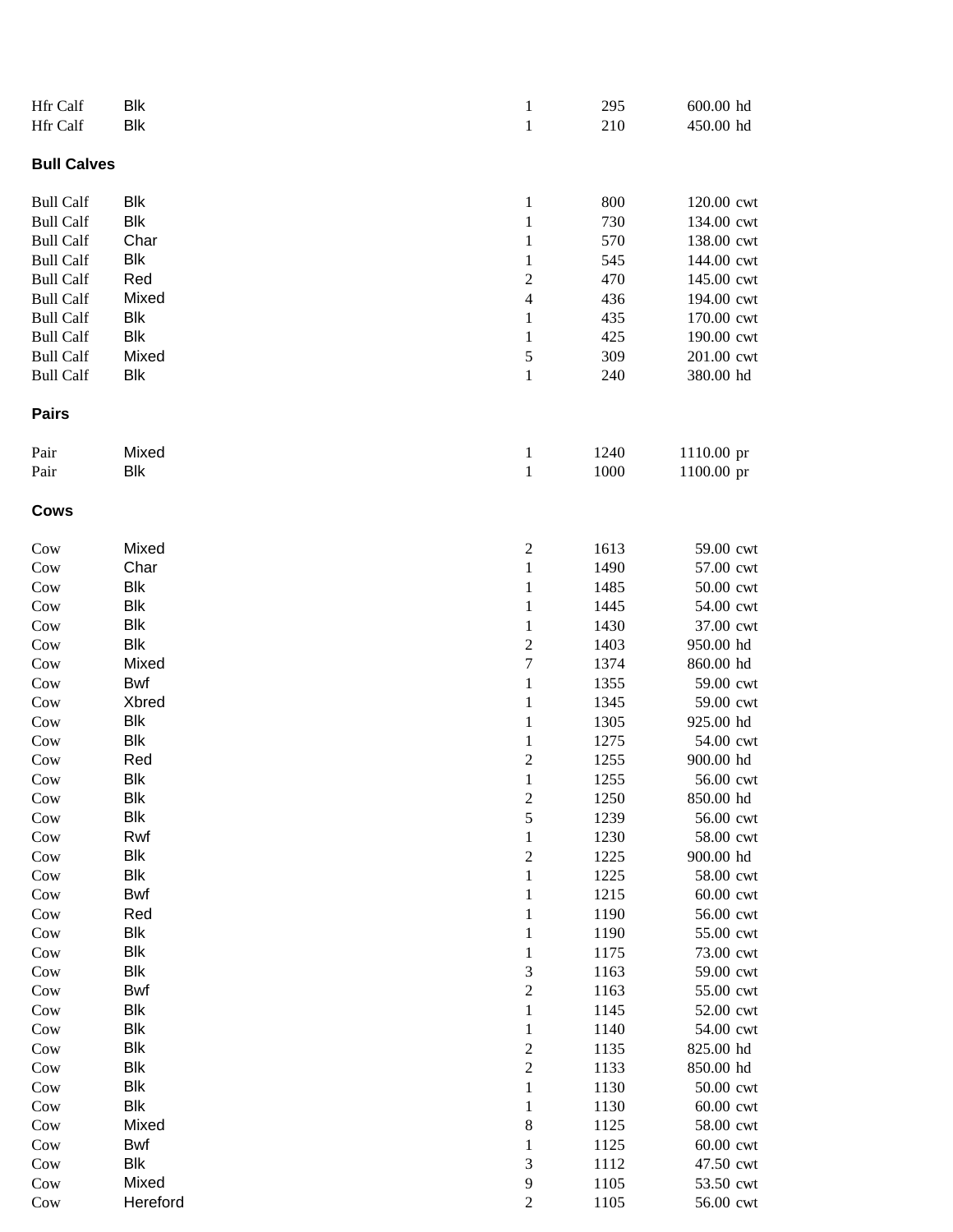| Cow          | <b>Blk</b> | $\sqrt{2}$     | 1103 | 61.00 cwt  |
|--------------|------------|----------------|------|------------|
| Cow          | Red        | $\,1\,$        | 1090 | 925.00 hd  |
| Cow          | <b>Blk</b> | $\,1$          | 1090 | 57.00 cwt  |
| Cow          | <b>Blk</b> | $\,1\,$        | 1090 | 71.00 cwt  |
| Cow          | Red        | $\,1\,$        | 1050 | 32.00 cwt  |
| Cow          | Red        | $\mathbf{1}$   | 1050 | 51.00 cwt  |
| Cow          | <b>Blk</b> | $\,1\,$        | 1040 | 55.00 cwt  |
| Cow          | Rwf        | $\,1\,$        | 1040 | 52.00 cwt  |
| Cow          | <b>Blk</b> | $\mathbf{1}$   | 1030 | 38.00 cwt  |
| Cow          | Xbred      | $\,1$          | 1020 | 51.00 cwt  |
| Cow          | Blk        | $\,1\,$        | 1015 | 44.00 cwt  |
| Cow          | <b>Bwf</b> | $\mathbf{1}$   | 990  | 66.00 cwt  |
| Cow          | Rwf        | $\mathbf{1}$   | 990  | 54.00 cwt  |
| Cow          | Mixed      | 9              | 979  | 46.50 cwt  |
| Cow          | <b>Blk</b> | $\,1$          | 970  | 56.00 cwt  |
| Cow          | <b>Blk</b> | $\overline{c}$ | 958  | 41.00 cwt  |
| Cow          | <b>Blk</b> | $\overline{4}$ | 948  | 56.00 cwt  |
| Cow          | <b>Blk</b> | $\,1\,$        | 920  | 46.00 cwt  |
| Cow          | <b>Blk</b> | $\,1\,$        | 915  | 53.00 cwt  |
| Cow          | Red        | $\,1\,$        | 910  | 850.00 hd  |
| Cow          | Bwf        | $\,1\,$        | 905  | 40.00 cwt  |
| Cow          | Mixed      | $\overline{4}$ | 833  | 61.00 cwt  |
| Cow          | <b>Blk</b> | 5              | 827  | 124.00 cwt |
| Cow          | Mixed      | $\overline{c}$ | 803  | 41.00 cwt  |
| Cow          | Mixed      | $\overline{c}$ | 735  | 50.00 cwt  |
| Cow          | Red        | $\overline{c}$ | 703  | 78.00 cwt  |
| <b>Bulls</b> |            |                |      |            |
| Bull         | <b>Blk</b> | $\mathbf{1}$   | 2305 | 85.00 cwt  |
| Bull         | <b>Bwf</b> | $\,1\,$        | 2115 | 80.00 cwt  |
| Bull         | Red        | $\mathbf{1}$   | 1880 | 41.00 cwt  |
| Bull         | <b>Blk</b> | $\sqrt{2}$     | 1755 | 83.00 cwt  |
| Bull         | <b>Blk</b> | $\,1\,$        | 1750 | 80.00 cwt  |
| Bull         | <b>Blk</b> | $\,1\,$        | 1525 | 45.00 cwt  |
| Bull         | Lnghrn     | $\,1\,$        | 1515 | 30.00 cwt  |
| Bull         | <b>Blk</b> | $\overline{c}$ | 1513 | 72.00 cwt  |
| Bull         | Red        | $\mathbf 1$    | 1490 | 46.00 cwt  |
|              |            |                |      |            |